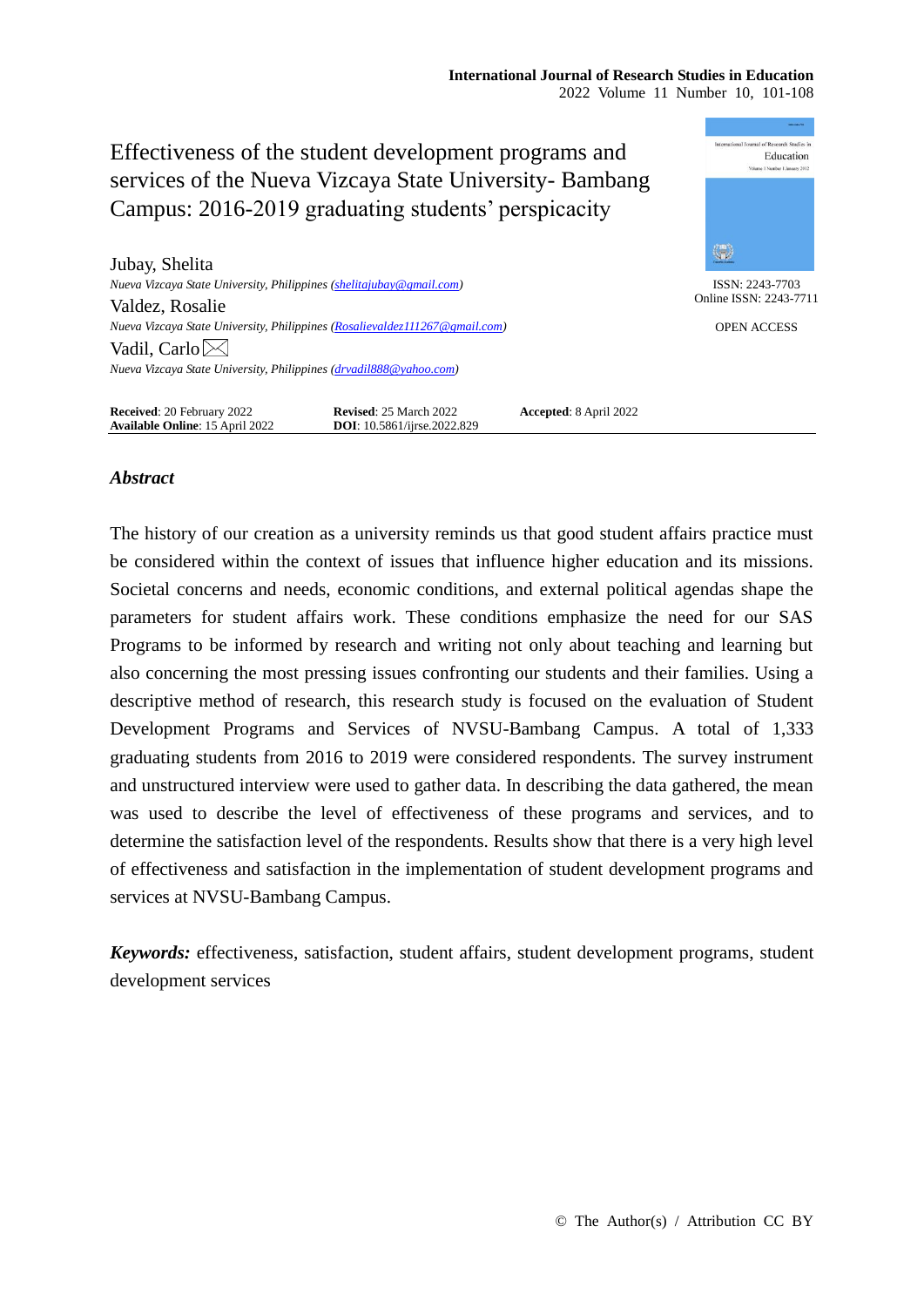# **Effectiveness of the student development programs and services of the Nueva Vizcaya State University- Bambang Campus: 2016-2019 graduating students' perspicacity**

#### **1. Introduction**

Today's context for higher education presents student affairs with many challenges. Among these are new technologies, changing student demographics, demands for greater accountability, concern about the increasing cost of higher education, and criticism of the moral and ethical climate on campuses. Institutions of higher learning are also influenced by social and political issues, including multiculturalism, personal responsibility, and equal opportunity. Our response to these challenges will shape our role in higher education. The choice of student affairs educators is simple: We can pursue a course that engages us in the central mission of our institutions or retreat to the margins in the hope that we will avoid the inconvenience of change.

The history of our creation as a university reminds us that good student affairs practice must be considered within the context of issues that influence higher education and its missions. Societal concerns and needs, economic conditions, and external political agendas shape the parameters for student affairs work. These conditions emphasize the need for our SAS Programs to be informed by research and writing not only about teaching and learning but also concerning the most pressing issues confronting our students and their families.

The SAS program is not an immutable rule, nor do we offer specific instructions for their use at a particular unit or department. There are guidelines on student development that are meant for conducting learning-oriented student affairs work, based on extensive research about the impact of college on educational outcomes. As such, they offer unambiguous, yet adaptable, programs and services for the productive use of resources for learning.

In line with the above, the student development theory suggests that college students' developmental stage affects how students think about and experience the world, can shed light on their needs, and help higher education administrators and student affairs practitioners to improve their ability to support students through their journey to earn a degree in the university.

The student development programs and services were created to be implemented into everyday tasks and interactions with students, faculty, academic administrators, and others. They are intended to shape how we think about our responsibilities, communicate our purposes to others, and engage productively and responsively with students.

The Student Affairs & Services (SAS) office serves as the center of all student services, information, and activities that aim to develop the individual student socially, intellectually, physically, morally, and spiritually. Its thrusts include positive discipline through social empowerment and cooperative living/learning development of student leaders for school and community responsibility.

#### *1.1 Objectives*

The main purpose of this research investigation is to evaluate the effectiveness of Student Development Programs and Services (SDPS) of the Nueva Vizcaya State University-Bambang Campus from 2016 to 2019 based on the perception of the graduating students. Specifically, it answered the following specific research problems:

1. What is the perception of the graduating students of 2016-2019 on the effectiveness of student development programs and services (SWPS) of the Nueva Vizcaya State University-Bambang Campus along with student activities, student organization and activities, leadership training, student council, and government, student discipline, and student publication?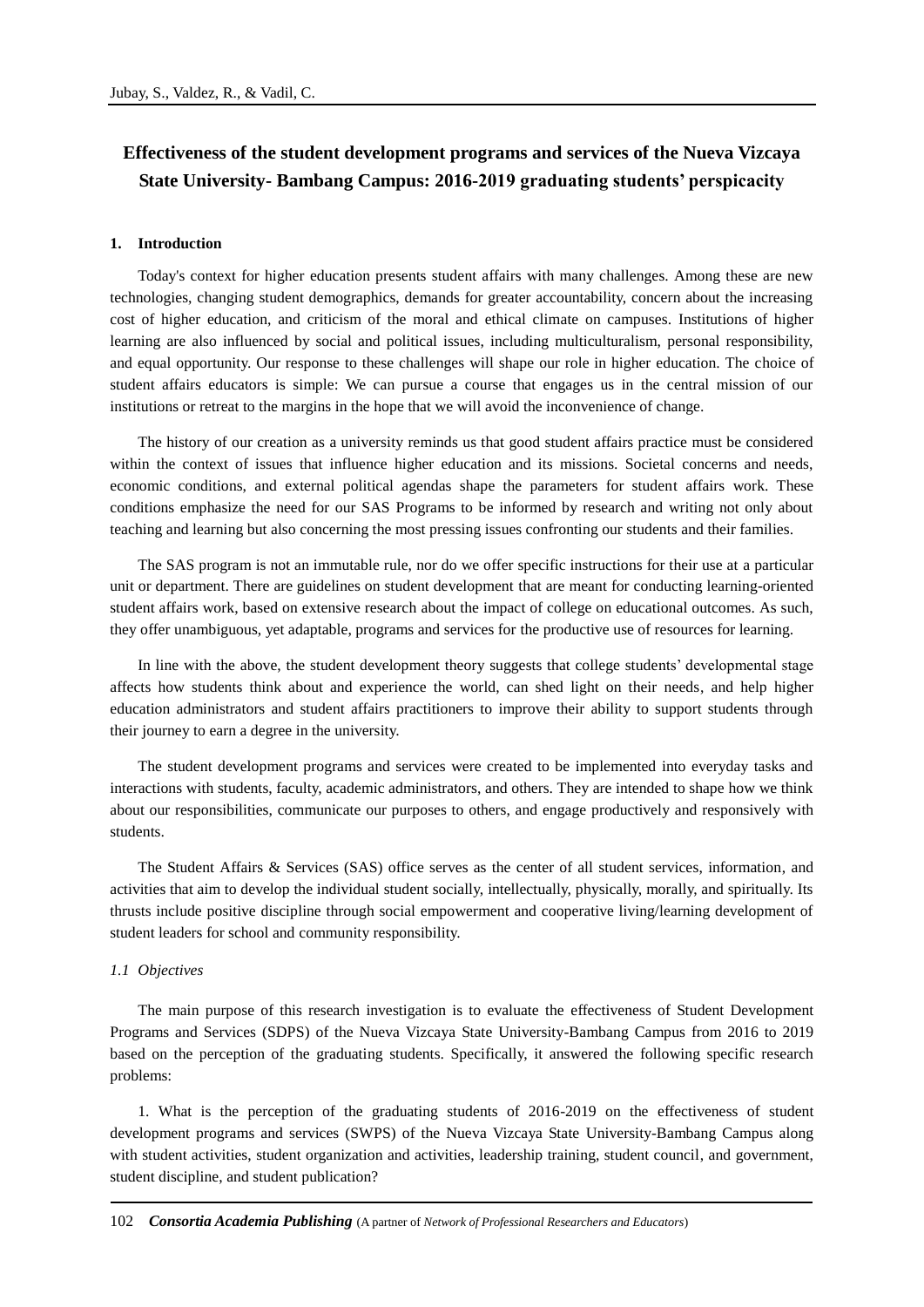2. What is the level of graduating students' satisfaction with the quality of different student development programs and services of NVSU-Bambang Campus?

3. What are the areas needing improvement as far as student development programs and services are concerned?

## **2. Review of Literature**

The university exists not only to train students academically but also to develop them holistically. Effective learning takes place when the students are exposed to quality instruction nurtured in a healthy school environment. The academe is a training ground for future professionals and leaders of the community, organizations, and the country. Hence, it is important that the institution should provide the students with enriching campus life by exposing them to various programs, services, and activities designed to explore, enhance, and deepen their full potential for personal development, leadership skills, and social responsibility. Every university has a major role not only to train students to become cultivated individuals but also to produce human resources which are endowed with knowledge and have potential, capabilities to lead, and social responsibility (Obrero, 2013).

The whole student concept involves the development of a living and learning environment in which student services personnel work with faculty, administrators, students, staff, employers, and the community to integrate academic and student activities outside the classroom in order to prepare students to live in a complex world. Student events, activities, organizations, and departments under the umbrella of student services are designed to not only complement the learning environment, but also to allow students to develop intellectually, spiritually, physically, emotionally, and vocationally–and in their capacity to serve as leaders and bring about change (Castillo, 2021; Wilson and Associates, 2021).

On the other hand, the CHED Memorandum No. 9 series of 2013 clearly states that student activities are to promote successful campus organizations and to foster collaboration between all student organizations and sponsors. The SAS Office is the primary resource for all matters pertaining to student organizations. The student activities coordinator assists with the creation, maintenance, and oversight of student organizations, including assisting with budgets, organizing travel, training, planning, coordinating events, and offering support for organization sponsors and students.

Another service under development programs according to UNESCO (2009) is Leadership Training which is designed to improve the performance of individuals and groups to be able to translate the acquired skills to the immediate real-life situation. It is also a development activity leading to greater levels of leadership complexity, group interaction, civil responsibility, cognitive and effective outcomes. These services thus provide leadership resources, support services, consultation, and advice to practitioners, students, and faculty to assist in creating a culture of excellence and lifelong learning.

In addition, Republic Act No. 7079 (1991) declares the policy of the State to uphold and protect the freedom of the press even at the campus level and to promote the development and growth of campus journalism as a means of strengthening ethical values, encouraging critical and creative thinking, and developing moral character and personal discipline of the Filipino youth. In furtherance of this policy, the State shall undertake various programs and projects aimed at improving the journalistic skills of concerned students and promoting responsible and free journalism.

### **3. Methodology**

This research study utilized the descriptive method of research particularly employing a structured questionnaire as the main data-gathering tool. This method was adopted by the researchers since the study intends to describe certain research constructs, and it involved information gathering with analytical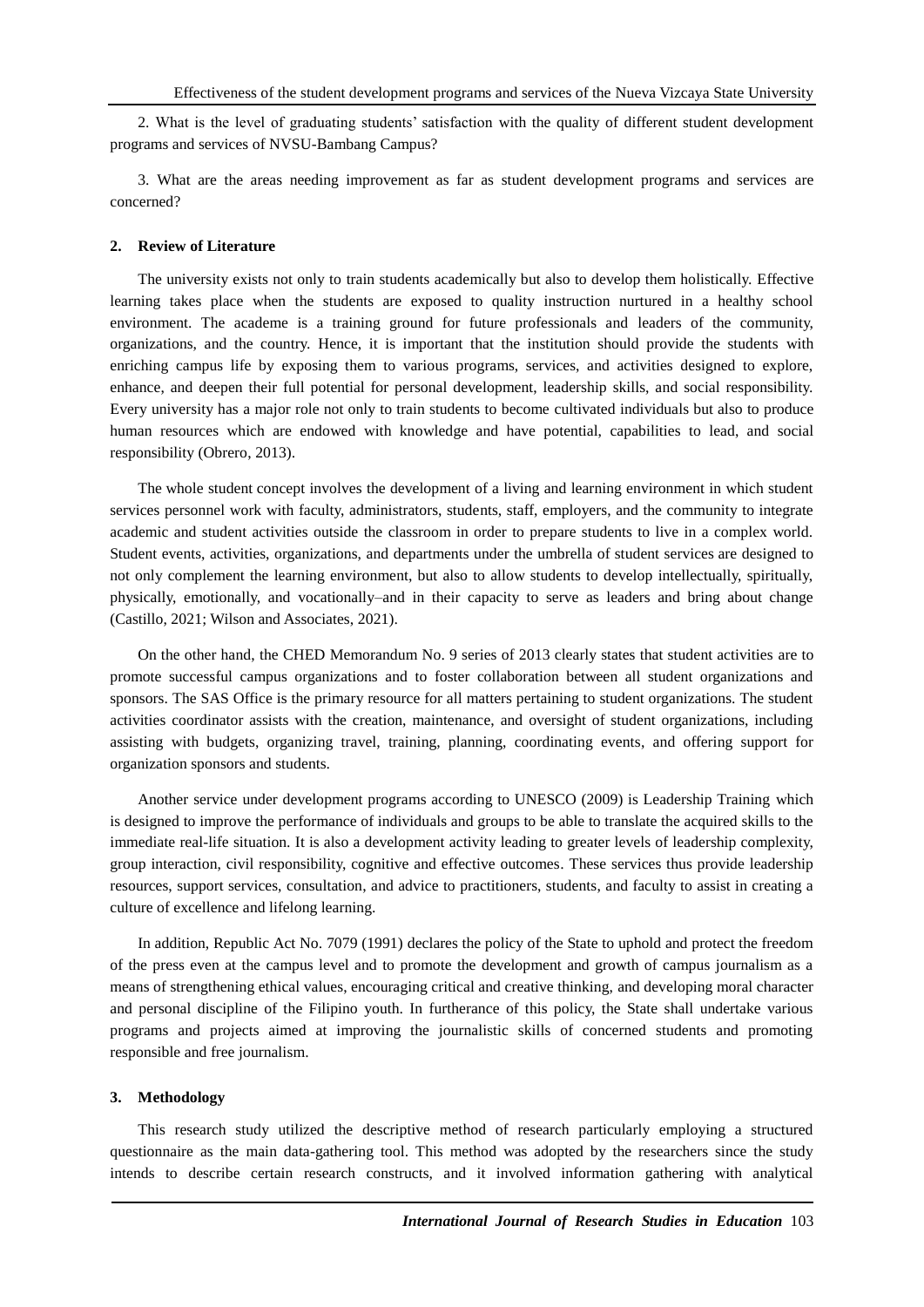### interpretation.

According to Shields and Rangarjan (2013) descriptive method of research is the exploration of existing certain phenomena and an approach that emphasizes the present status of such phenomena. It also describes a current situation, determines the nature of prevailing conditions or practices, and seeks an accurate description of activities, objects, persons, and processes.

Best (2011) scholarly characterized descriptive research as one which involves hypothesis formulation and testing; uses the logical methods of randomization so that error may be estimated when referring to population characteristics from observation samples; describes variables and procedures accurately and completely, and is non-experimental for they deal with the relationship between non-manipulated variables in a natural setting.

This research study was conducted at the Nueva Vizcaya State University-Bambang Campus involving 1,333 or 50.01 percent of the 2,665 graduating students from 2016 to 2019 from the baccalaureate degrees of the four colleges on the campus which were chosen through stratified random sampling technique.

The main instrument used to obtain the data and information needed in the study was a checklist developed and validated by Vadil (2015). The checklist was prepared in such a way that the researchers can elicit accurate information about the effectiveness of Student Development Programs and Services along with student activities, student organization and activities, leadership training, student council and government, student discipline, and student publication. In order to cross-validate the gathered data, unstructured.

Five options were offered in all of the dimensions to be used for a response, which include the following:

| Scale | Mean Range    | <b>Qualitative Description</b> |
|-------|---------------|--------------------------------|
|       | $4.20 - 5.00$ | Always                         |
|       | $3.40 - 4.19$ | Often                          |
|       | $2.60 - 3.39$ | Sometimes                      |
|       | $1.80 - 2.59$ | Seldom                         |
|       | $1.00 - 1.79$ | Never                          |

Moreover, the following verbal/qualitative description of each grand mean score of every dimension in terms of the level of effectiveness was followed:

| Scale         | <b>Qualitative Description</b> |
|---------------|--------------------------------|
| $4.20 - 5.00$ | Very High Effectiveness        |
| $3.40 - 4.19$ | <b>High Effectiveness</b>      |
| $2.60 - 3.39$ | Moderate Effectiveness         |
| $1.80 - 2.59$ | Low Effectiveness              |
| $1.00 - 1.79$ | Very Low Effectiveness         |

Moreover, the following verbal/qualitative description of each grand mean score of every dimension in terms of the level of satisfaction was followed:

| Scale         | <b>Qualitative Description</b> |
|---------------|--------------------------------|
| $4.20 - 5.00$ | Very High Satisfaction         |
| $3.40 - 4.19$ | <b>High Satisfaction</b>       |
| $2.60 - 3.39$ | <b>Moderate Satisfaction</b>   |
| $1.80 - 2.59$ | Low Satisfaction               |
| $1.00 - 1.79$ | <b>Very Low Satisfaction</b>   |

## **4. Results and Discussion**

*4.1 What is the perception of the graduating students of 2016-2019 on the student development programs and services (SWPS) of the Nueva Vizcaya State University-Bambang Campus along with student activities, student organization and activities, leadership training, student council and government, student discipline,*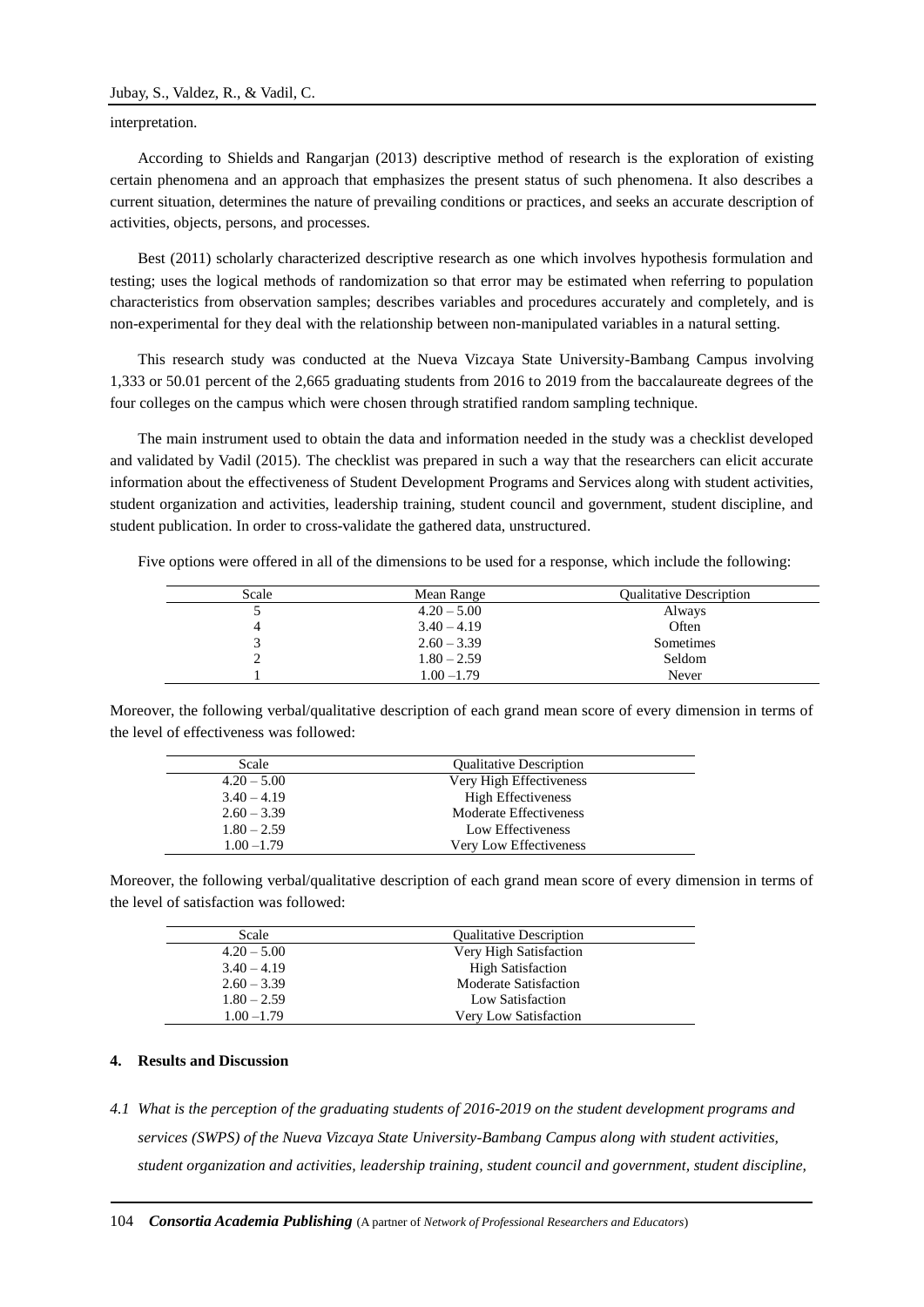#### *and student publication?*

In order to illustrate the respondents' perception of the student welfare programs and services, the mean was computed. Results are reflected in table 1. It can be seen in table 1 that there is a "very high effectiveness" as far as implementation of student development programs and services on the campus as shown by the 4.40 computed grand mean. The respondents perceived that there is very high effectiveness in the implementation of student activities, student organization and activities, student council and government, and student discipline. On the other hand, the implementation of leadership training and student publication is rated to have a "high effectiveness" by the respondents. The following areas or dimensions of student development programs and services (SDPS) were discussed in detail below.

Student Activities. Data in table 1 show that there is a "very high effectiveness" in the implementation of student activities as shown by the 4.73 computed mean. The above findings could be interpreted to mean that activities conducted on the campus always complement the attainment of the vision and mission of the University; supports the goal and objectives of the programs (baccalaureate, master's, or doctorate); the activities are always an arena where linkages and mutual understanding between stakeholders are strengthened; and students' participation in activities/programs always increases their self-understanding, self-confidence, leadership skills, and administrative capability.

#### **Table 1**

*Mean and Qualitative Description of the Respondents' Perception of the Student Development Programs and Services of NVSU- Bambang Campus from 2016-2019*

| <b>SDPS</b> Dimensions                |            | Mean | <b>Qualitative Description</b> |
|---------------------------------------|------------|------|--------------------------------|
| <b>Student Activities</b>             |            | 4.73 | Very High Effectiveness        |
| Student Organization and Activities   |            | 4.85 | Very High Effectiveness        |
| Leadership Training                   |            | 4.12 | <b>High Effectiveness</b>      |
| <b>Student Council and Government</b> |            | 4.72 | Very High Effectiveness        |
| <b>Student Discipline</b>             |            | 4.62 | Very High Effectiveness        |
| <b>Student Publication</b>            |            | 3.39 | Moderate Effectiveness         |
|                                       | Grand Mean | 4.40 | Very High Effectiveness        |
|                                       |            |      |                                |

The same group of respondents perceived that collaboration with faculty and students is often enhanced by activity and it develops civic responsibility, and the activity often complements the holistic development of students as responsible and productive members of society. However, the respondents sometimes perceived that the objectives of the activities conducted are stated as learning outcomes; and sometimes supplement the learning processes in the classroom. Student Organization and Activities. It can be gleaned in the same table that there is a "very high effectiveness" in the implementation of student organizations and activities as shown by the 4.85 computed mean.

The above results could be interpreted to mean that the accreditation policies on-campus organizations and co-curricular activities are always implemented; a regular evaluation of co-curricular activities participated by the students in terms of student participation, projects initiated and accomplishment are always done; a system of incentives, recognition, and awards for outstanding achievement in-co-curricular activities exist; and activities of student organizations are always coordinated and evaluated by a designated office. Moreover, the same group of respondents perceived that the Constitution and By-Laws of students' organizations often incorporate participation and advocacy in social action activities; and the administration often encourages more student participation in different school activities. However, the respondents of this research investigation sometimes perceived that qualified and interested faculty/personnel advise different organizations.

Leadership Training. Data in table 1 reveal that there is a "high effectiveness" in the implementation of leadership training as a dimension of student development programs and services as shown by the 4.12 computed mean. The above findings could be interpreted to mean that the respondents of this study always perceived that there is strong coordination between student leaders and management regarding leadership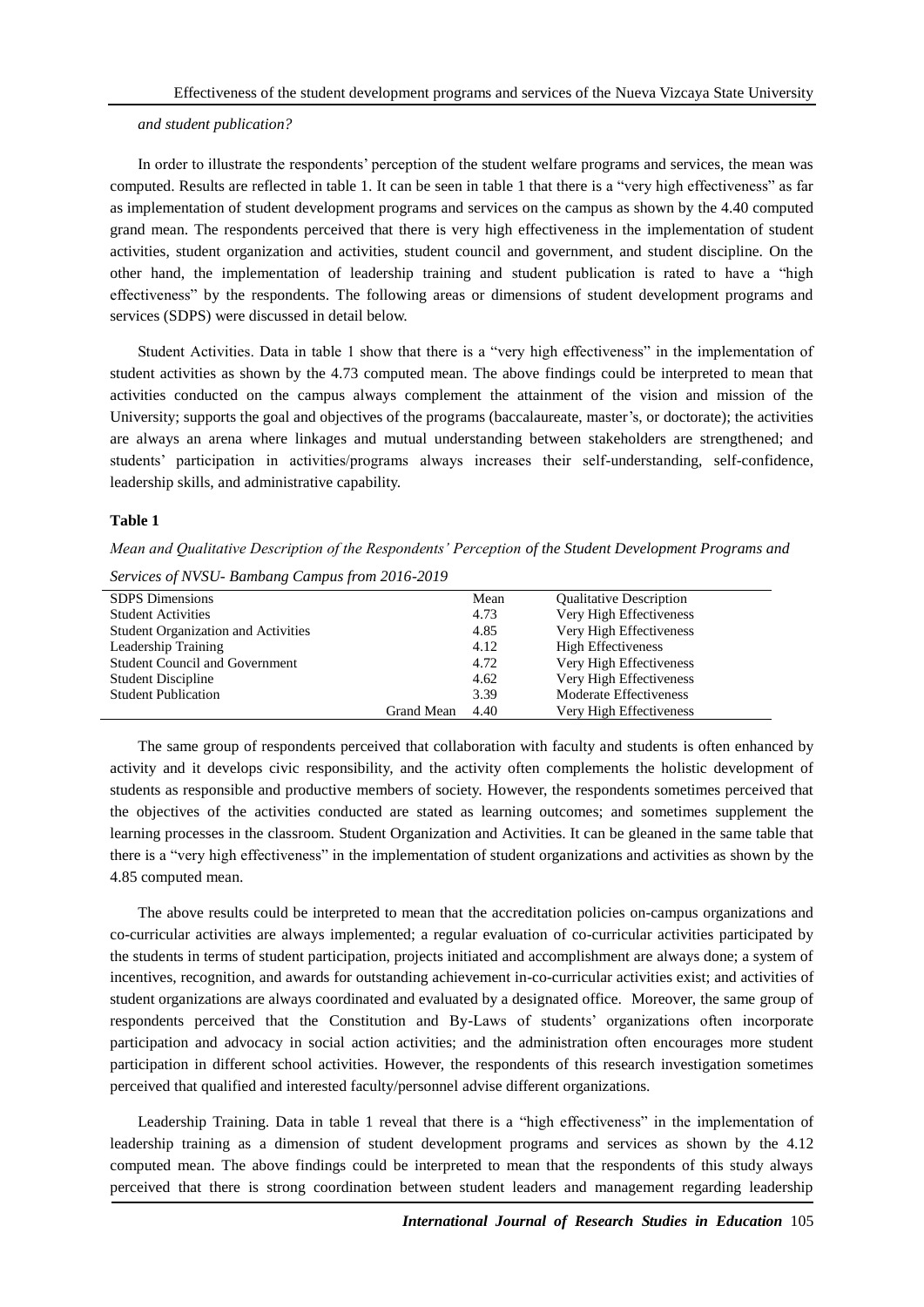initiatives by students; financial support is always provided for students for participation in seminar workshops that will enhance their leadership skills, and students in the campus actively participate in extra and co-curricular programs of the university.

The same group of respondents often perceived that programs and opportunities to develop and enhance leadership among students are provided and a system of evaluating and awarding outstanding student leaders is often available; student leaders and members are given the opportunity to initiate leadership activities on the campus, and they are often tapped to lead convocations and programs to enhance their leadership confidence and management capability. However, the respondents also perceived that the administration sometimes encourages students to participate in different leadership activities in the university and in the community.

Student Council and Government. It can be seen in table 1 that there is a "very high effectiveness" in the implementation of the student council and government as dimensions of student development programs and services on the campus as shown by the 4.72 computed mean. The above results could be interpreted to mean that the university always recognizes the right of student councils to be represented in various forums where the students need to be consulted; the student councils are consulted regarding the collaboration and implementation of the student activity fund since the university recognizes the right of student councils to be transparent and accountable to their constituents and recognizes the right of students to govern themselves as student body; and the university through the SAS office often accredits, monitors, and evaluates the different student councils. The same group of respondents often perceived that the university ensures transparency in the development/revision of guidelines and procedures for the student council/government and even provides adequate offices space and student centers to support the college student councils and the SC-SSC; and coordinate between the SAS, SC-SSC and the college student councils is often evident.

Student Discipline. Data in the same table show that there is a "very high effectiveness" in the implementation of student discipline as a dimension of student development programs and services as evidenced by the 4.62 computed mean. The above results could be interpreted to mean that students on the campus are always encouraged all the time to observe self-discipline and respect for others and to observe the core values of the university in their daily school activities, and they are always advised to follow rules and regulations stated in their Code of Conduct and Discipline. The same group of respondents often perceived that student grievance is always addressed through the Student Discipline Unit of the SAS office because the campus has an active Student Disciplinary Tribunal that attends to student's grievances and cases; the Student Discipline Tribune often ensures due process in dealing with student misconduct, and sanctions are enforced for misconduct committed inside and outside the university. However, the respondents sometimes perceived that parents are informed of the misconducts committed by their children in order to solve problems in a peaceful manner.

Student Publication. It can be gleaned in table 1 that there is a "moderate effectiveness" in the implementation of student publication as a dimension of student development programs and services as reflected by the 3.39 computed mean. The above findings could be interpreted to mean that the student publication (TUG) publishes articles that reflect the core values of the University and features the aspirations and cultural heritage of the country since the institution supports the implementation of RA 7079 otherwise known as Campus Journalism Act of 1991 and other media forms; the student publication (TUG) records important school events and worthwhile student accomplishments and achievements for posterity's sake and is a ready reference material that complements teaching-learning process. The same respondents perceived that the student publication (TUG) is worthy to be a show window of the University to the community because it makes known the achievements of the school, creates and expresses school opinions, and it complements the attainment of NVSU's vision and mission. However, the respondents sometimes perceived that the student publication (TUG) provides an outlet for students' suggestions for the betterment of the school.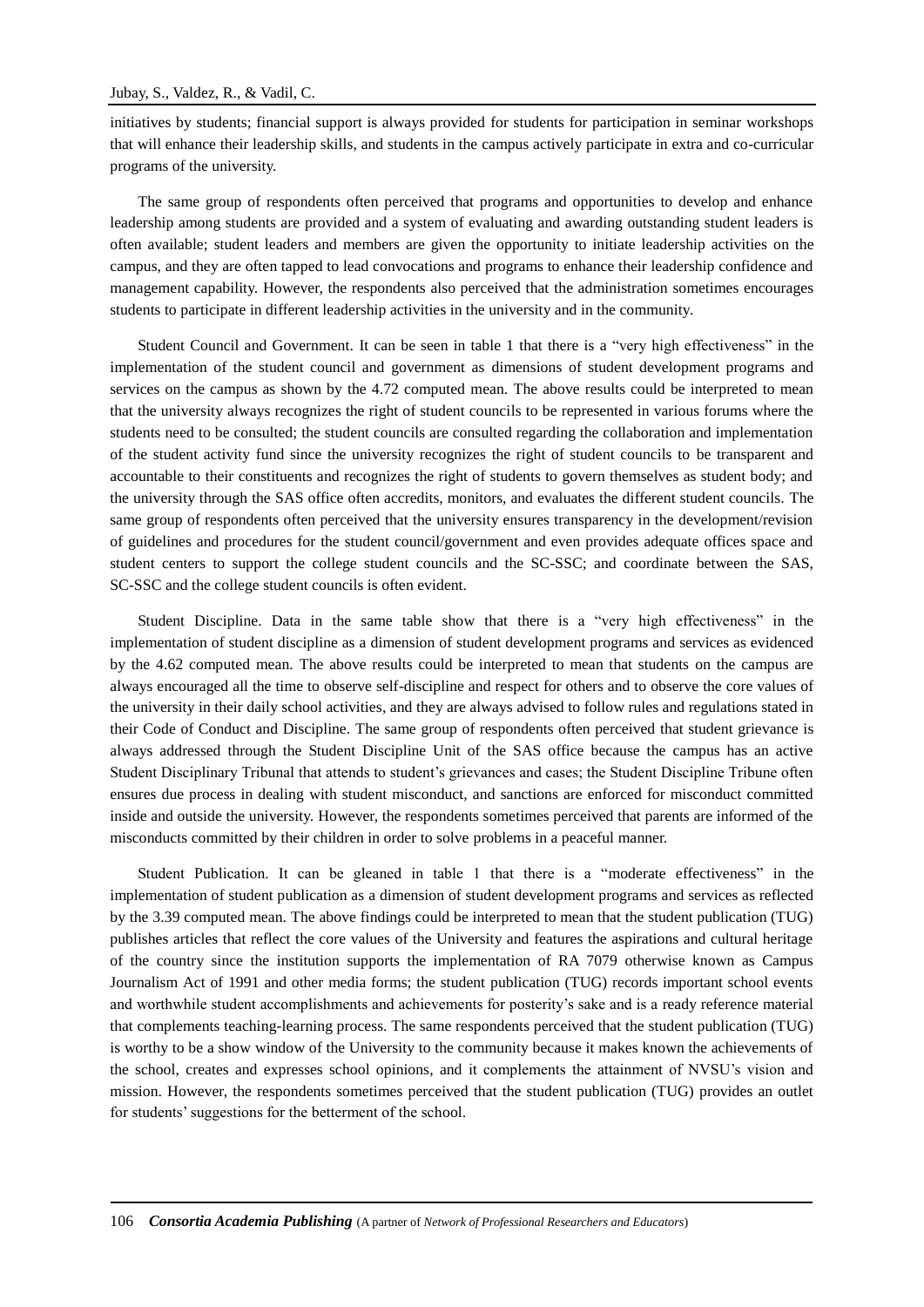# *4.2 What is the level of graduating students' satisfaction with the quality of different student development programs and services of NVSU-Bambang Campus?*

It can be seen in table 2 that the graduating students of 2016-2019 have a "very high satisfaction" with the student development programs and services of the Nueva Vizcaya State University-Bambang Campus as evidenced by the 4.35 computed mean. The respondents are very highly satisfied with student activities, student organizations and activities, student council government, and student discipline; highly satisfied with leadership training, and moderately satisfied with student publication.

## **Table 2**

| Overall Satisfaction of Student Development Programs and Services |  |  |
|-------------------------------------------------------------------|--|--|
|                                                                   |  |  |

| <b>SDPS</b> Dimensions                |            | Mean | <b>Qualitative Description</b> |
|---------------------------------------|------------|------|--------------------------------|
| <b>Student Activities</b>             |            | 4.57 | Very High Satisfaction         |
| Student Organization and Activities   |            | 4.78 | Very High Satisfaction         |
| Leadership Training                   |            | 4.10 | <b>High Satisfaction</b>       |
| <b>Student Council and Government</b> |            | 4.59 | Very High Satisfaction         |
| <b>Student Discipline</b>             |            | 4.70 | Very High Satisfaction         |
| <b>Student Publication</b>            |            | 3.36 | <b>Moderate Satisfaction</b>   |
|                                       | Grand Mean | 4.35 | Very High Satisfaction         |

According to Deal and Yarborough (2020), student development programs and services are an increasingly important part of the higher education experience. When students graduate, they will be expected to be self-aware, skilled collaborators who are effective individual contributors with the potential to lead teams, departments, and eventually the entire organization. Various student development programs and services enhance what students learn in the classroom by giving them powerful tools for personal and professional success and increasing the value of a student's education. Moreover, the different programs and services help students strengthen their communication and collaboration skills, develop resilience, become more adaptable, and prepare for a world in which they will be expected to be agile and innovative.

## *4.3 What are the areas needing improvement (ANI) as far as student development programs and services are concerned?*

Based on the gathered data through the administered questionnaire and interviews conducted, the following are areas needing improvement as far as student development programs and services are concerned.

a. The objectives of the activities conducted be stated as learning outcomes that supplement the learning processes in the classroom.

b. The need for qualified and interested faculty/personnel to advise different organizations.

c. Minimal encouragement of administration for students to participate in different leadership activities in the university and in the community.

d. A mechanism for parents to be informed of the misconducts committed by their children in order to solve the problem in a peaceful manner.

e. Provision of student publication (TUG) as an outlet for students' suggestions for the betterment of the school.

## **5. Conclusions**

Based on the salient findings of this research study, the following conclusions were drawn. There is very high effectiveness in the implementation of the student development programs and services at the Nueva Vizcaya State University-Bambang Campus. Moreover, there is a very high satisfaction level of the graduating students